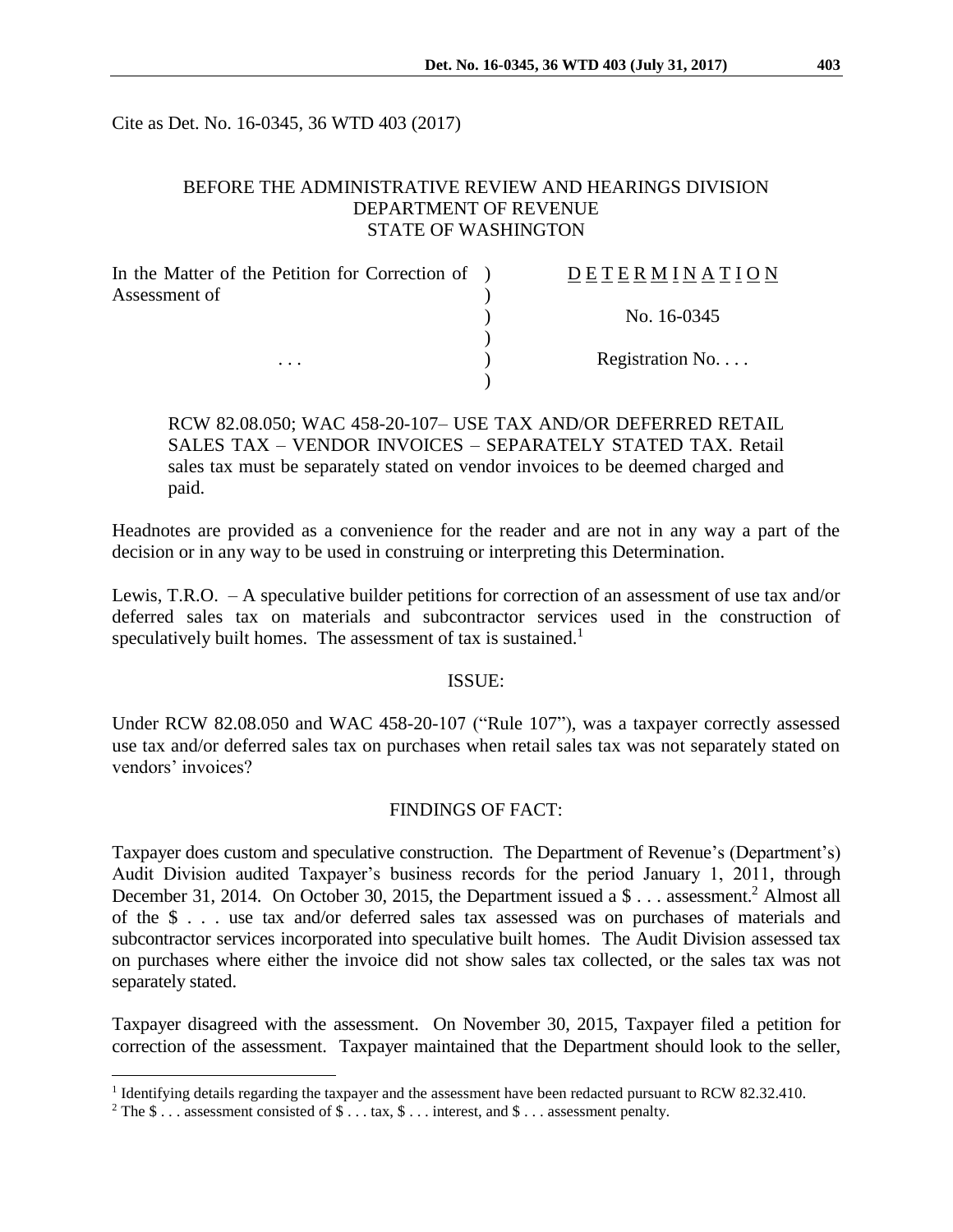and not to Taxpayer, for verification that tax was paid. Taxpayer relied on a "Master Subcontractor Agreement" ("Agreement") that it maintained all its subcontractors signed. Specifically, Taxpayer relied on Section H of the Agreement, which required the vendors to charge retail sales tax on speculative projects:

Subcontractor is responsible for charging [Taxpayer] Washington state sales tax on all speculative projects owned by [Taxpayer]. Subcontractor shall not charge sales tax on any [Taxpayer] remodeling projects. It is the responsibility of the Subcontractor to request and keep on file a Reseller's Permit from [Taxpayer].

# ANALYSIS:

Speculative builders are persons who construct buildings for sale or rental on real property which they own. Speculative builders must pay the retail sales tax or use tax on all materials and subcontractor charges incorporated in structures they build. RCW 82.04.050(2)(b); RCW 82.08.020; WAC 458-20-170 (Rule 170); [*Bravern Residential II, LLC v. Dep't of Revenue*, 183 Wn. App. 769, 777, 334 P.3d 1182 (2014)].

RCW 82.08.050(9) sets forth the evidentiary requirements for the determination of sales tax paid:

Except as otherwise provided in this subsection, [retail sales] tax required by this chapter to be collected by the seller must be stated separately from the selling price in any sales invoice or other instrument of sale. . . . Except as otherwise provided in this subsection, for purposes of determining the tax due from the buyer to the seller and from the seller to the department it must be conclusively presumed that the selling price quoted in any price list, sales document, contract or other agreement between the parties does not include [retail sales tax]. But if the seller advertises the price as including the tax or that the seller is paying the tax, the advertised price may not be considered the selling price. (Emphasis added.)

Rule 107 reiterates these requirements:

RCW 82.08.050 specifically requires that the retail sales tax must be stated separately from the selling price on any sales invoice or other instrument of sale, i.e., contracts, sales slips, and customer billing receipts. . . . This is required even though the seller and buyer may know and agree that the price quoted is to include state and local taxes, including the retail sales tax. The law creates a "conclusive presumption" that, for purposes of collecting the tax and remitting it to the state, the selling price quoted does not include the retail sales tax. This presumption is not overcome or rebutted by any written or oral agreement between seller and buyer. (Emphasis added.)

In cases where a taxpayer has failed to pay retail sales tax to the seller, RCW 82.08.050(10) provides:

Where a buyer has failed to pay [retail sales tax] to the seller . . . and the seller has not paid the amount of the tax to the department, the department may, in its discretion, proceed